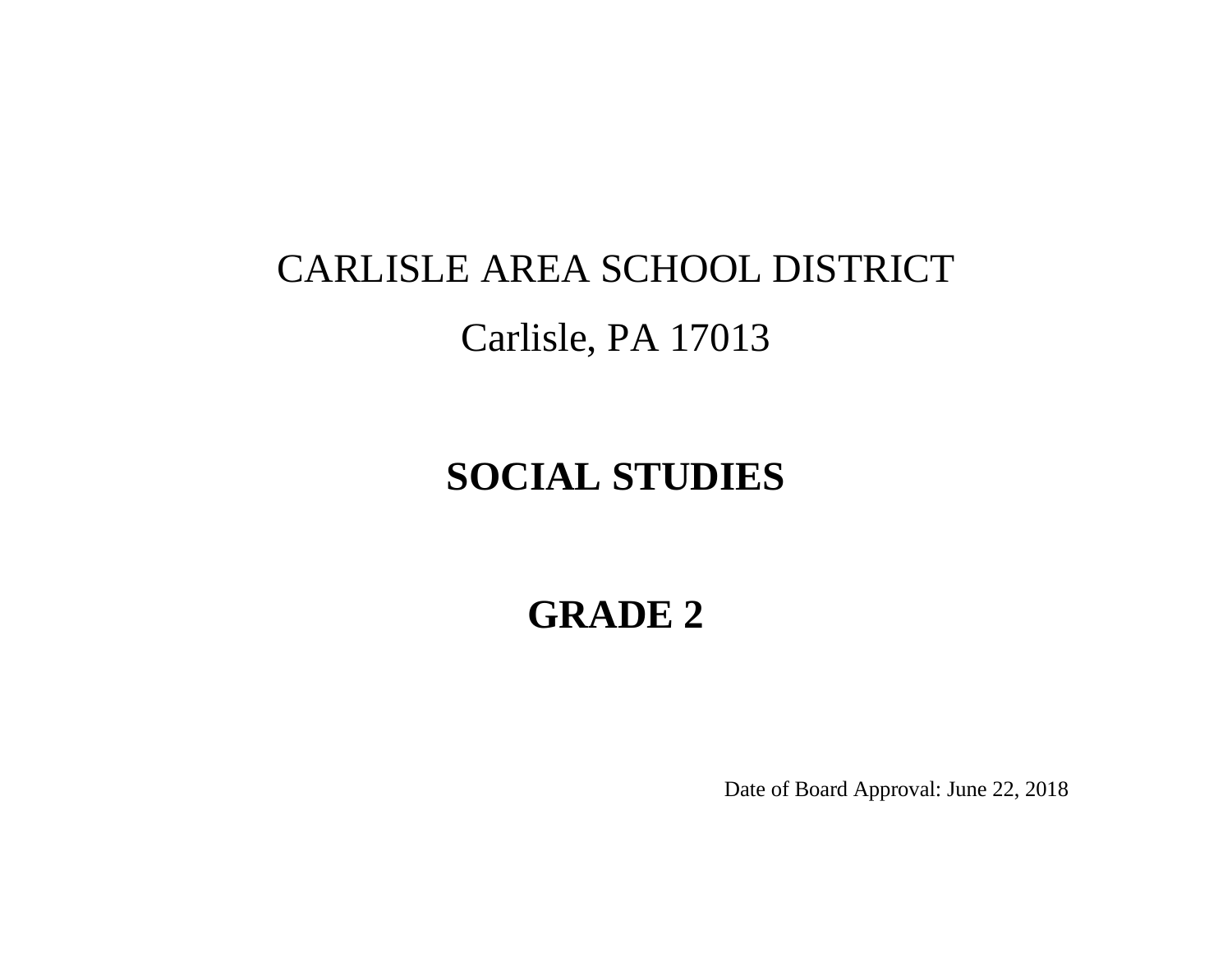### CARLISLE AREA SCHOOL DISTRICT PLANNED INSTRUCTION COVER PAGE

| TITLE OF COURSE: Social Studies |      | <b>SUBJECT:</b>             | <b>Social Studies</b> | <b>GRADE LEVEL:</b> 2 |         |
|---------------------------------|------|-----------------------------|-----------------------|-----------------------|---------|
| <b>COURSE LENGTH:</b>           | Year | <b>DURATION:</b> 30 minutes |                       | <b>FREQUENCY:</b>     | 90 days |
| <b>PREREQUISITES:</b>           | N/A  | <b>CREDIT:</b>              | N/A                   | LEVEL:                | N/A     |

#### **Course Description/Objectives:**

Elementary social studies curriculum provides all students instruction in the four PA Academic Standards areas to include: Civics and Government, Economics, History and Geography. In Grade 2, the study of civics and government focuses on laws in the community including a citizen's responsibilities, community government, community leaders and community helpers. The study of economics moves from wants and needs to consumers and producers, and money management. A second unit in economics differentiates goods from services. Time lines and American artifacts make up the history unit. Students learn about maps, regions and landforms, and location and climate in their study of geography.

**Curriculum Writing Committee:** Alicia DeAngelis Denise Eschenmann Meredith Frohman Rebecca Good

Meghan Kanazawa Stephanie Kirkhoff Kyle Slusser Denise Stasyszyn Lori Staub

Janelle Green Celina Haase Bridget Henne Jessica Hollenbach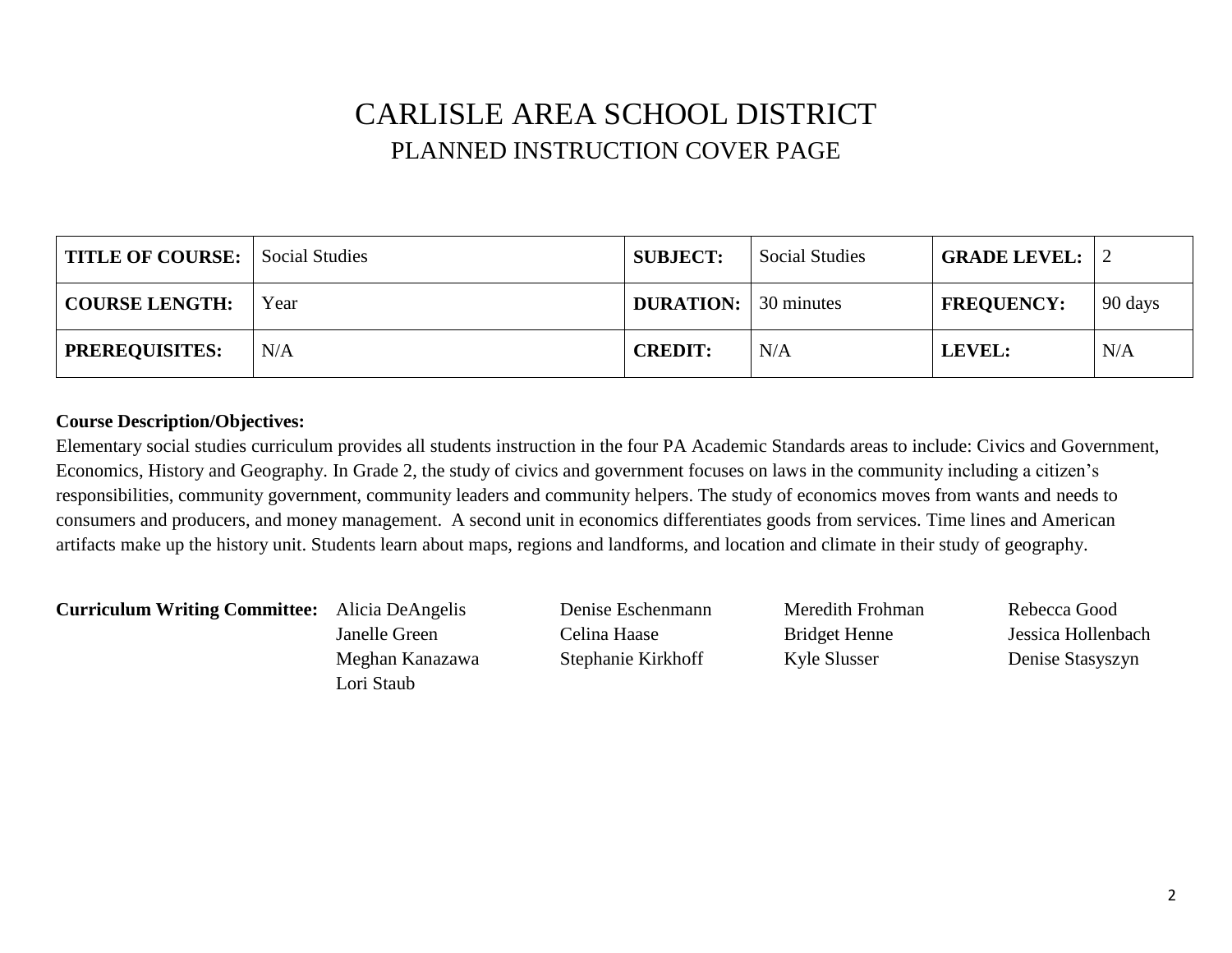### **COURSE TIMELINE**

| Unit 1: Civics and Government: Laws in the Community<br>Citizen's Responsibilities<br>$\bullet$<br>Community Government & Leaders<br>$\bullet$<br><b>Community Helpers</b><br>$\bullet$      | 20 days       |
|----------------------------------------------------------------------------------------------------------------------------------------------------------------------------------------------|---------------|
| <b>Unit 2: Economics: Meeting Needs and Wants</b><br><b>Community Wants and Needs</b><br>$\bullet$<br><b>Community Consumers and Producers</b><br>$\bullet$<br>Money Management<br>$\bullet$ | 15 days       |
| <b>Unit 3: Economics: Goods and Services</b><br><b>Community Goods and Services</b><br>$\bullet$                                                                                             | 5 days        |
| Unit 4: Geography: Map Skills<br><b>Map Parts</b><br>$\bullet$<br><b>Regions and Landforms</b><br>$\bullet$<br>Geographic Location and Climate<br>٠                                          | 20 days       |
| <b>Unit 5: History: Timelines</b><br>Timelines<br>$\bullet$                                                                                                                                  | 5 days        |
| <b>Unit 6: History: American Artifacts</b><br><b>American Artifacts</b><br>$\bullet$                                                                                                         | 15 days       |
|                                                                                                                                                                                              | TOTAL 90 days |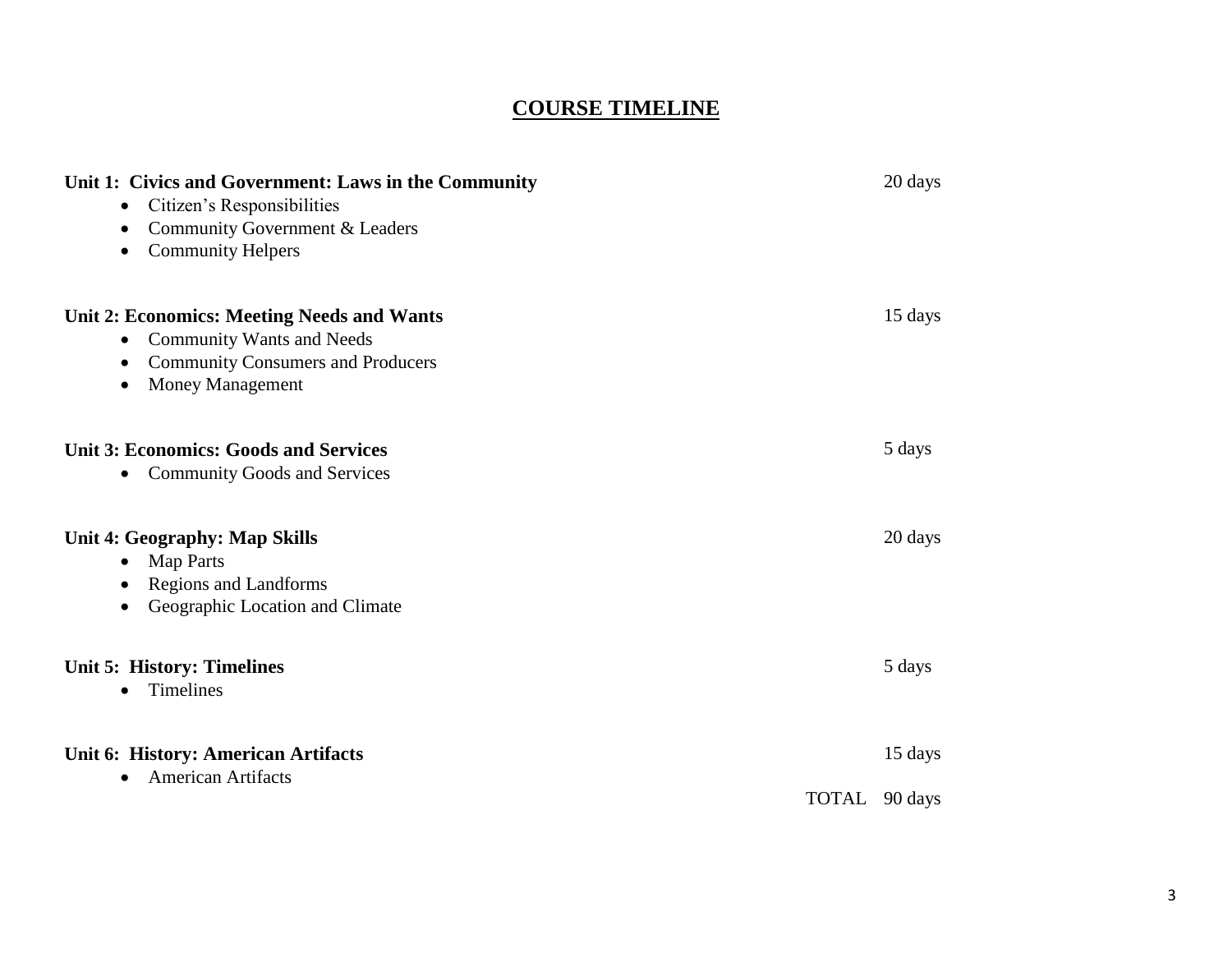| COURSE: Social Studies                                        | <b>TIME FRAME:</b> 20 days |  |
|---------------------------------------------------------------|----------------------------|--|
| $ $ UNIT #1: $ $ Civics and Government: Laws in the Community | <b>GRADE:</b>              |  |

### **STANDARDS:**

### **Academic Standards for Civics and Government**

- 5.1.2.A Explain the purposes of rules and their consequences in the classroom and school community.
- 5.1.2.B Explain the importance of rules in the classroom and school community.
- 5.1.2.E Describe citizens' responsibilities to the state of Pennsylvania and the nation.
- 5.3.2.B Identify local government leaders.
- 5.3.2.A 
<br> **IDENTIFY THE READER IS EXAMPLE POSTAL ASSESS** In the community.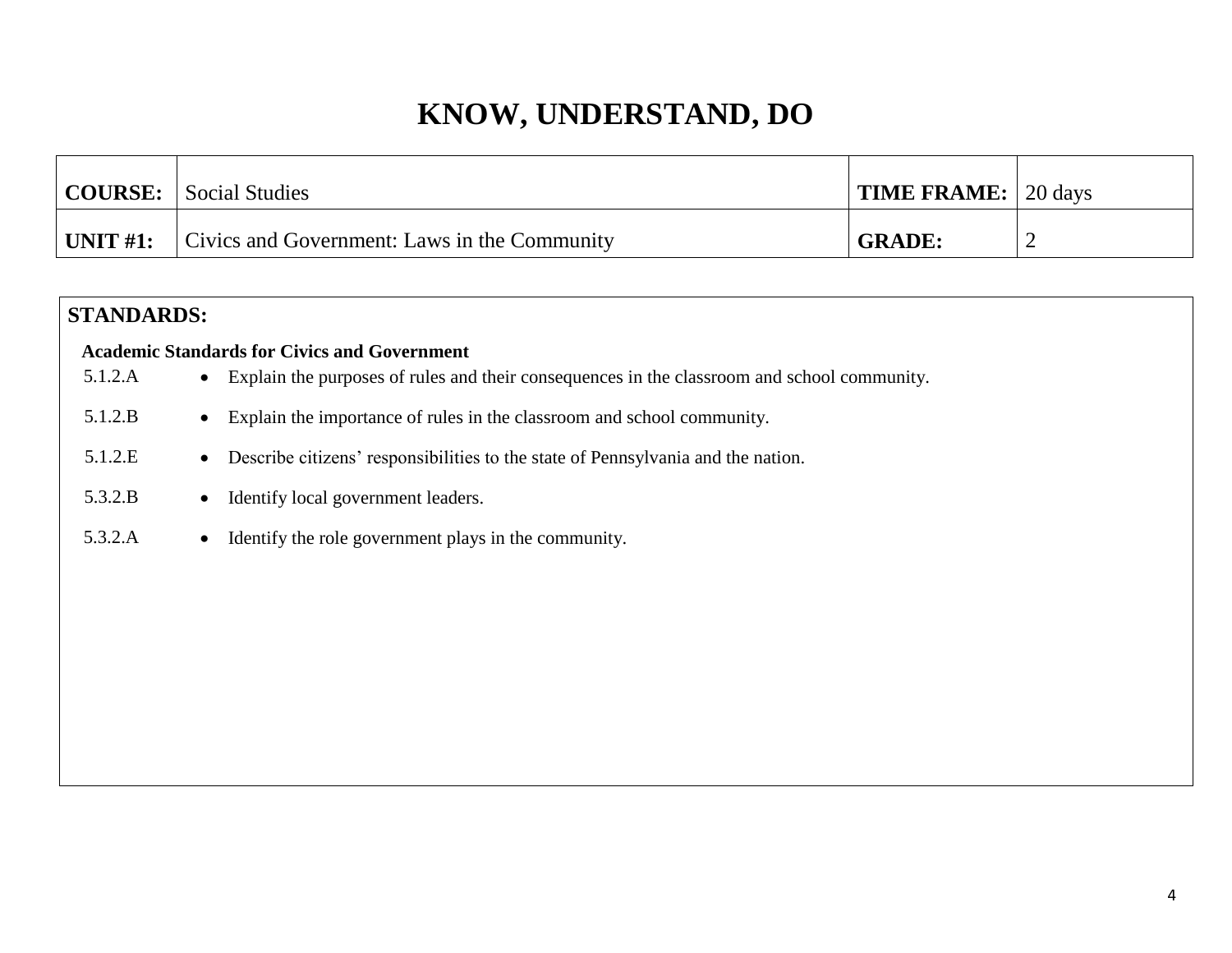|                 | <b>COURSE:</b> Social Studies                | <b>TIME FRAME:</b> 20 days |  |
|-----------------|----------------------------------------------|----------------------------|--|
| $\mid$ UNIT #1: | Civics and Government: Laws in the Community | <b>GRADE:</b>              |  |

| <b>UNDERSTANDINGS</b>                                                                                                                                                                                                                                                                                                                                                                                                                                                                                                                                                |                                                                                                                                                                                                                                                                                                                                                                                                                                                                  |  |  |  |  |
|----------------------------------------------------------------------------------------------------------------------------------------------------------------------------------------------------------------------------------------------------------------------------------------------------------------------------------------------------------------------------------------------------------------------------------------------------------------------------------------------------------------------------------------------------------------------|------------------------------------------------------------------------------------------------------------------------------------------------------------------------------------------------------------------------------------------------------------------------------------------------------------------------------------------------------------------------------------------------------------------------------------------------------------------|--|--|--|--|
|                                                                                                                                                                                                                                                                                                                                                                                                                                                                                                                                                                      | Citizens are governed by rules within an organized system.                                                                                                                                                                                                                                                                                                                                                                                                       |  |  |  |  |
|                                                                                                                                                                                                                                                                                                                                                                                                                                                                                                                                                                      | Governments have a responsibility to make and uphold the rules for the common good of its citizens.                                                                                                                                                                                                                                                                                                                                                              |  |  |  |  |
| <b>COMMON ASSESSMENTS/CULMINATING ACTIVITY</b>                                                                                                                                                                                                                                                                                                                                                                                                                                                                                                                       |                                                                                                                                                                                                                                                                                                                                                                                                                                                                  |  |  |  |  |
| <b>KNOW</b><br>D <sub>O</sub>                                                                                                                                                                                                                                                                                                                                                                                                                                                                                                                                        |                                                                                                                                                                                                                                                                                                                                                                                                                                                                  |  |  |  |  |
| Laws are rules created by community leaders.<br>Laws are put in place to keep communities and their citizens<br>safe.<br>Being a good citizen involves following the laws and<br>$\bullet$<br>contributing to the community.<br>The mayor leads the local community.<br>$\bullet$<br>The governor leads the state.<br>The president leads the nation.<br>The mayor works with the borough council to keep our<br>community safe.<br>The governor makes decisions for the state of Pennsylvania.<br>$\bullet$<br>The president makes decisions for the United States. | Create a law and justify why it is needed in the community.<br>Imagine what would happen in a community without laws.<br>Describe characteristics of a good citizen.<br>Name our local, state, and national leaders (mayor, governor,<br>president).<br>Hypothesize ways to make our community better and construct<br>ideas to present to community leaders.<br>Analyze situations to determine if it would fall under local,<br>state, or national government. |  |  |  |  |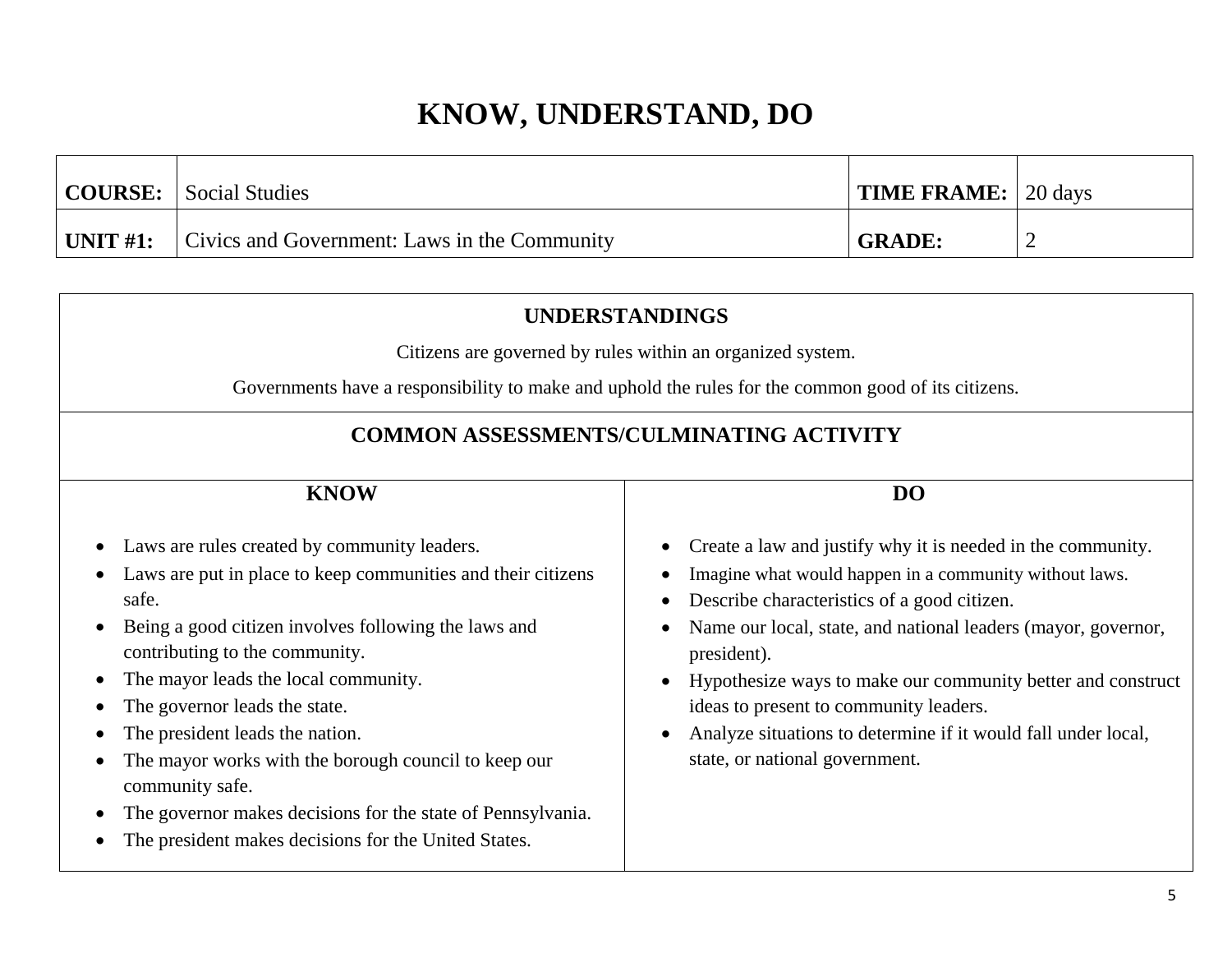|                 | COURSE: Social Studies             | <b>TIME FRAME:</b> 15 days |   |
|-----------------|------------------------------------|----------------------------|---|
| $\mid$ UNIT #2: | Economics: Meeting Needs and Wants | <b>GRADE:</b>              | ∽ |

### **STANDARDS:**

### **Academic Standards for Economics**

- 6.1.2.B Identify community wants and needs.
- 6.1.2.B Identify community wants and needs.
- 6.4.2.D Identify buyers and sellers and how their wants and needs are addressed.
- 6.1.2.C Explain how choice has consequences.
- 6.5.2.A Explain how money earned by individuals is used to meet wants and needs.
- 6.5.2.D Describe money saving behaviors.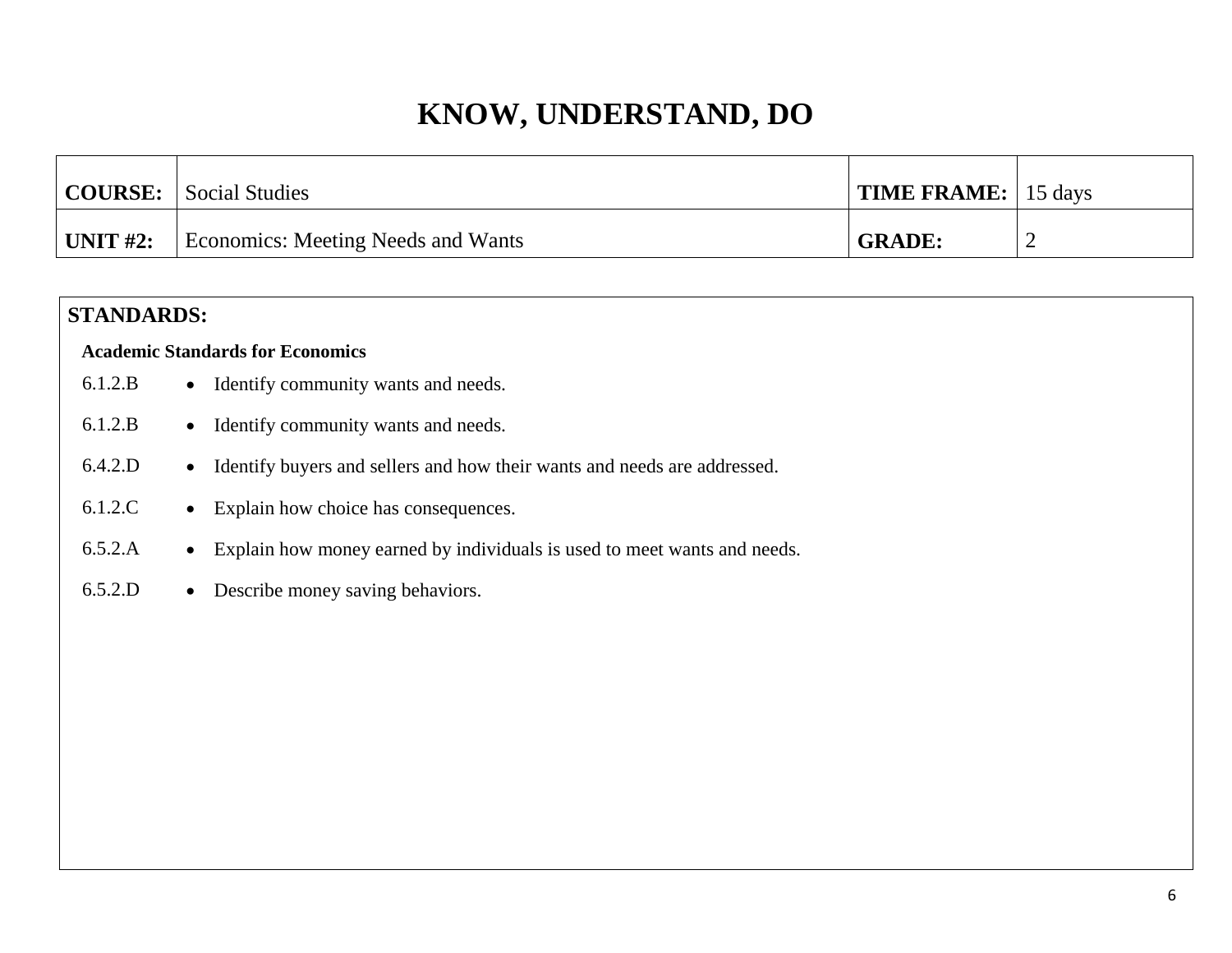|                  | <b>COURSE:</b> Social Studies      | <b>TIME FRAME:</b> 15 days |  |
|------------------|------------------------------------|----------------------------|--|
| $\vert$ UNIT #2: | Economics: Meeting Needs and Wants | <b>GRADE:</b>              |  |

| <b>UNDERSTANDINGS</b>                                                                                                                                                     |                                                                                                                                                                                              |  |  |  |
|---------------------------------------------------------------------------------------------------------------------------------------------------------------------------|----------------------------------------------------------------------------------------------------------------------------------------------------------------------------------------------|--|--|--|
|                                                                                                                                                                           | Individuals' wants and needs influence their economic choices. Supply and demand drive the economy.                                                                                          |  |  |  |
|                                                                                                                                                                           | <b>COMMON ASSESSMENTS/CULMINATING ACTIVITY</b>                                                                                                                                               |  |  |  |
| <b>DO</b><br><b>KNOW</b>                                                                                                                                                  |                                                                                                                                                                                              |  |  |  |
| Communities provide opportunities for citizens to meet their<br>wants and needs.<br>People in the community have the choice to spend or save their<br>$\bullet$<br>money. | Differentiate which businesses in the community provide wants<br>$\bullet$<br>and which businesses provide needs.<br>Explain the pros and cons of spending versus saving money.<br>$\bullet$ |  |  |  |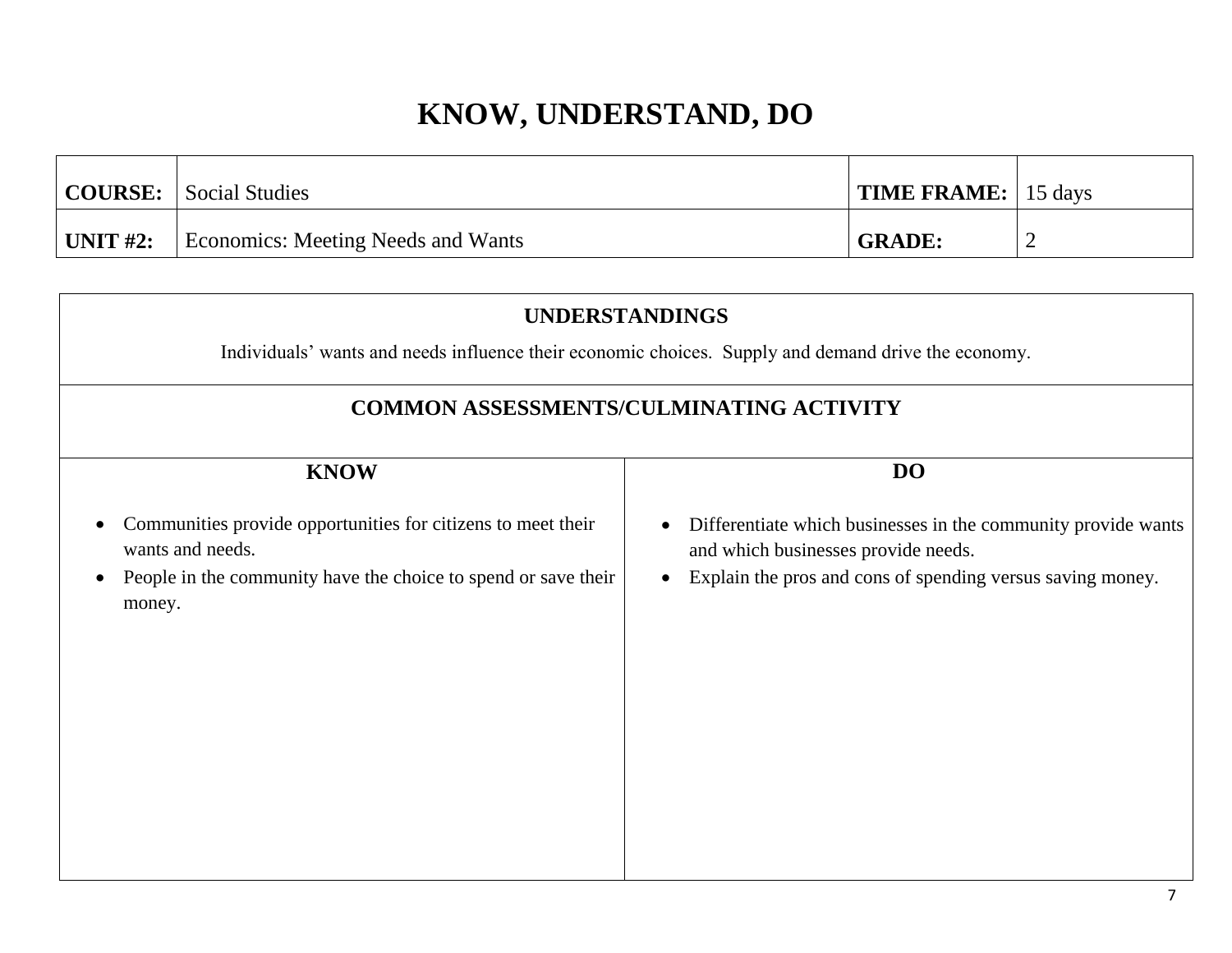|            | <b>COURSE:</b> Social Studies | $\vert$ TIME FRAME: $\vert$ 5 days |   |
|------------|-------------------------------|------------------------------------|---|
| UNIT $#3:$ | Economics: Goods and Services | <b>GRADE:</b>                      | - |

### **STANDARDS:**

#### **Academic Standards for Economics**

- 6.2.2.A Identify goods, services, consumers, and producers in the local community.
- 6.3.2.A Identify examples of goods and services provided by the private sector.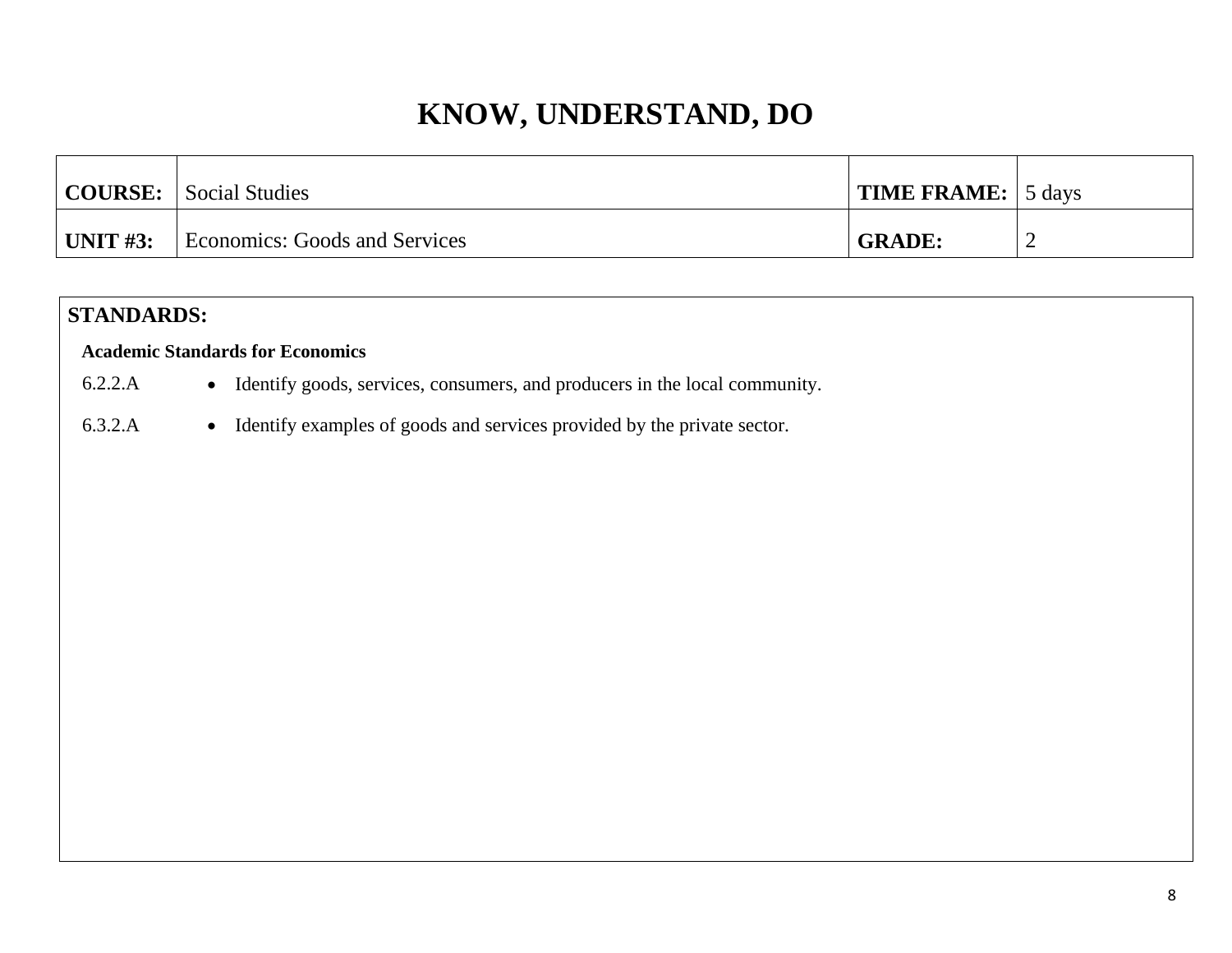|          | <b>COURSE:</b> Social Studies | $\vert$ TIME FRAME: $\vert$ 5 days |  |
|----------|-------------------------------|------------------------------------|--|
| UNIT #3: | Economics: Goods and Services | <b>GRADE:</b>                      |  |

| <b>UNDERSTANDINGS</b>                                                                                                                                                                                                      |                                                                                                         |  |  |  |  |
|----------------------------------------------------------------------------------------------------------------------------------------------------------------------------------------------------------------------------|---------------------------------------------------------------------------------------------------------|--|--|--|--|
|                                                                                                                                                                                                                            | Individuals' wants and needs influence their economic choices. Supply and demand drive the economy.     |  |  |  |  |
| <b>COMMON ASSESSMENTS/CULMINATING ACTIVITY</b>                                                                                                                                                                             |                                                                                                         |  |  |  |  |
| <b>KNOW</b>                                                                                                                                                                                                                | DO                                                                                                      |  |  |  |  |
| A good is an object a consumer can buy (tangible).<br>A service is work done for a consumer (not tangible).<br>$\bullet$<br>Communities have a variety of goods and services available<br>$\bullet$<br>for their citizens. | Distinguish between a good and a service.<br>Classify local businesses that provide goods and services. |  |  |  |  |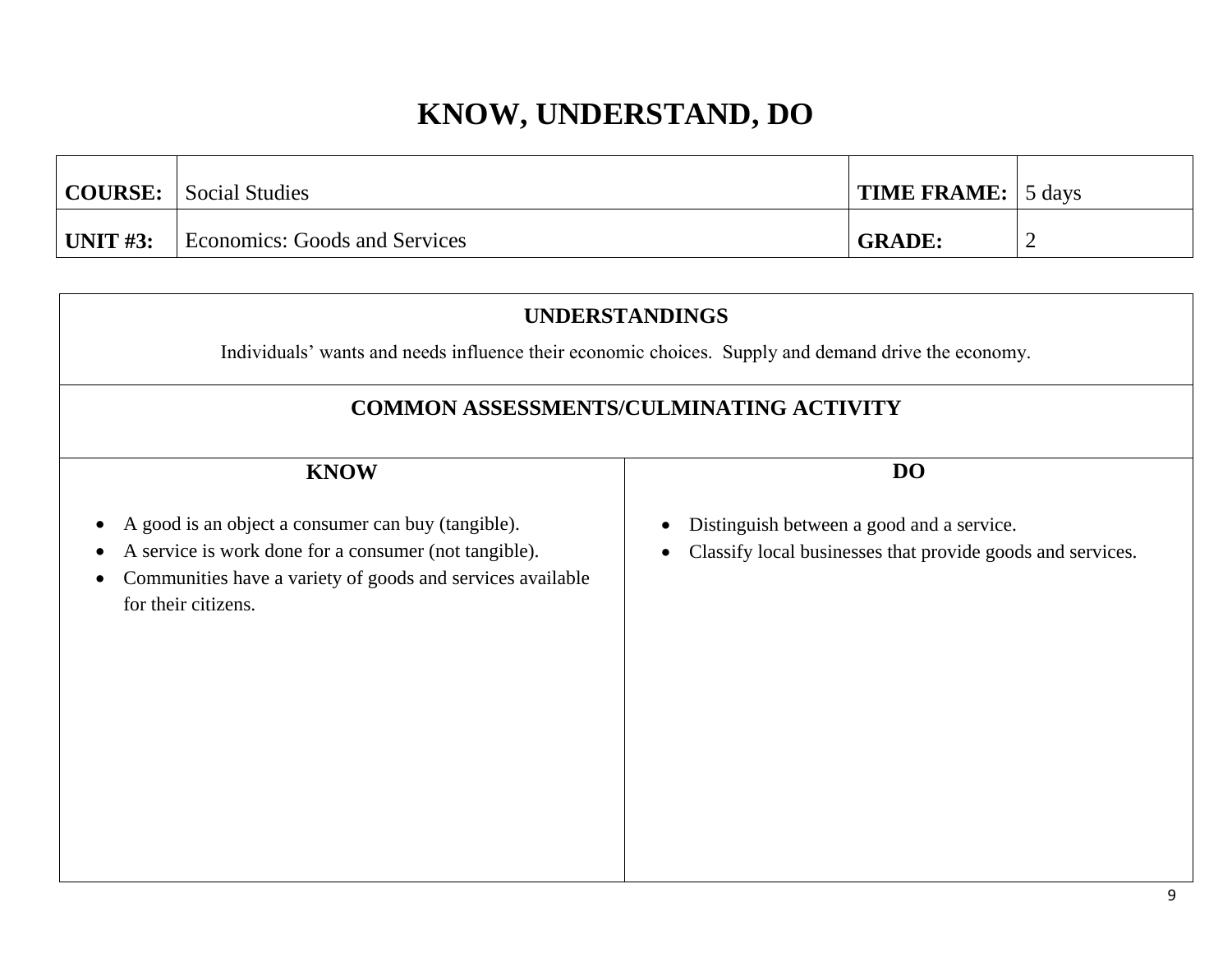| COURSE:  | Social Studies        | TIME FRAME: 20 days |                          |
|----------|-----------------------|---------------------|--------------------------|
| UNIT #4: | Geography: Map Skills | <b>GRADE:</b>       | $\overline{\phantom{a}}$ |

### **STANDARDS:**

### **Academic Standards for Geography**

- 7.1.2.A Identify how basic geographic tools are used to organize information.
- 7.2.2.A Identify the physical characteristics of places.
- 7.1.2.B Describe regions in geographic reference using physical features.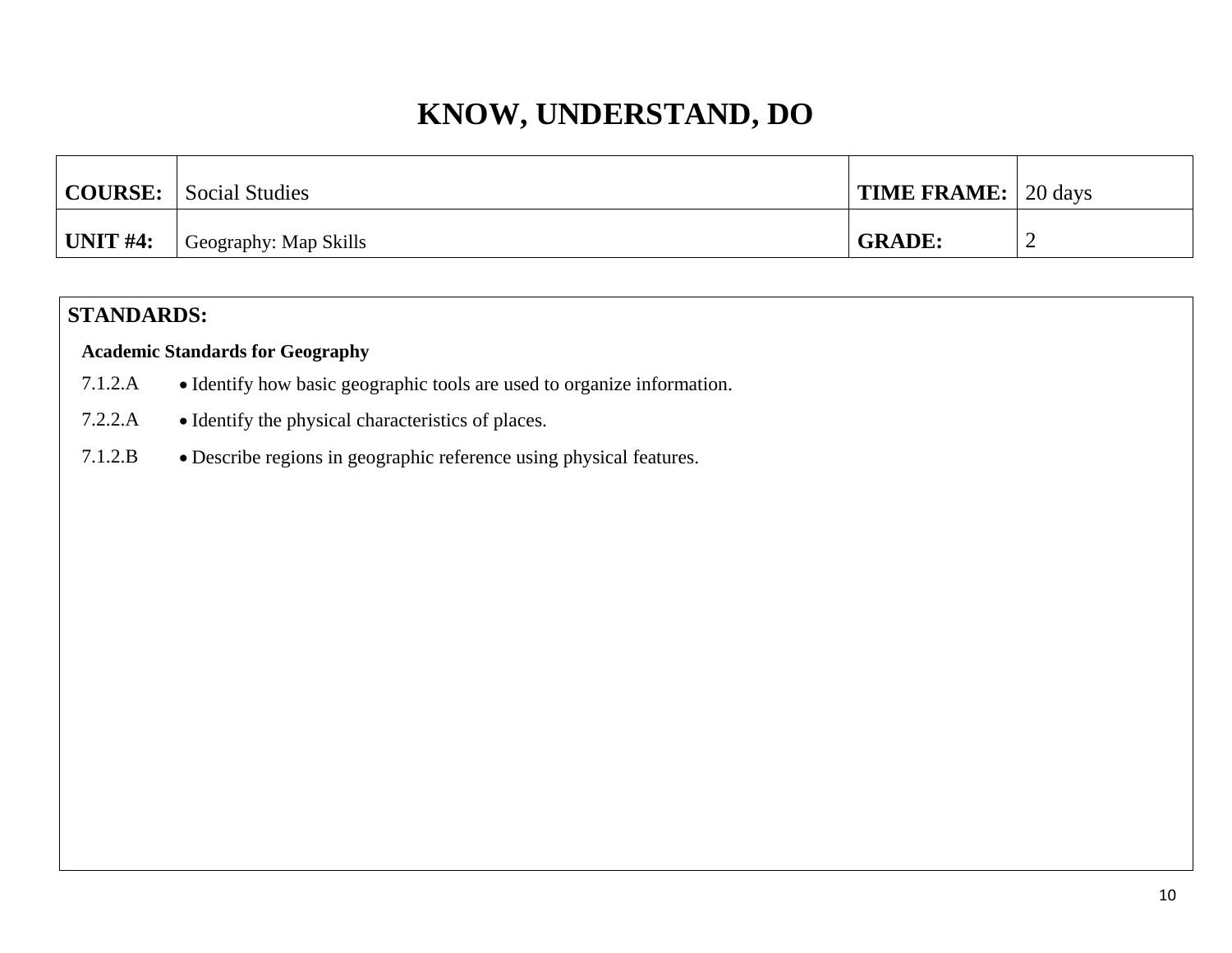| <b>COURSE:</b> Social Studies             | <b>TIME FRAME:</b> 20 days |  |
|-------------------------------------------|----------------------------|--|
| <b>UNIT #4:</b> $ $ Geography: Map Skills | <b>GRADE:</b>              |  |

| <b>UNDERSTANDINGS</b>                                                                                                                                                                                                                                                                                                                                                                                               |                                                                                                                                                                                                                                                                                                                                            |  |  |
|---------------------------------------------------------------------------------------------------------------------------------------------------------------------------------------------------------------------------------------------------------------------------------------------------------------------------------------------------------------------------------------------------------------------|--------------------------------------------------------------------------------------------------------------------------------------------------------------------------------------------------------------------------------------------------------------------------------------------------------------------------------------------|--|--|
| Geographic tools help us to understand our world.                                                                                                                                                                                                                                                                                                                                                                   |                                                                                                                                                                                                                                                                                                                                            |  |  |
|                                                                                                                                                                                                                                                                                                                                                                                                                     | Studying geography helps us to understand that daily life is different in different parts of the world.                                                                                                                                                                                                                                    |  |  |
| <b>COMMON ASSESSMENTS/CULMINATING ACTIVITY</b>                                                                                                                                                                                                                                                                                                                                                                      |                                                                                                                                                                                                                                                                                                                                            |  |  |
| <b>KNOW</b>                                                                                                                                                                                                                                                                                                                                                                                                         | D <sub>O</sub>                                                                                                                                                                                                                                                                                                                             |  |  |
| Maps have different parts and can show different types of<br>information.<br>Physical features, such as geographic locations (continents,<br>oceans) characterize the world.<br>The world is separated into two hemispheres, which is divided<br>by the Equator.<br>The region in which you live and its climate affect the type of<br>food you eat, clothes you wear, houses you live in, and the job<br>you have. | Label map symbols, map key, compass rose, map title, and<br>cardinal directions and state their importance.<br>Classify different types of landforms based in their physical<br>features.<br>Compare different regions (polar, temperate, and tropical)<br>based on climate and how that effects food, clothing, shelter,<br>and industry. |  |  |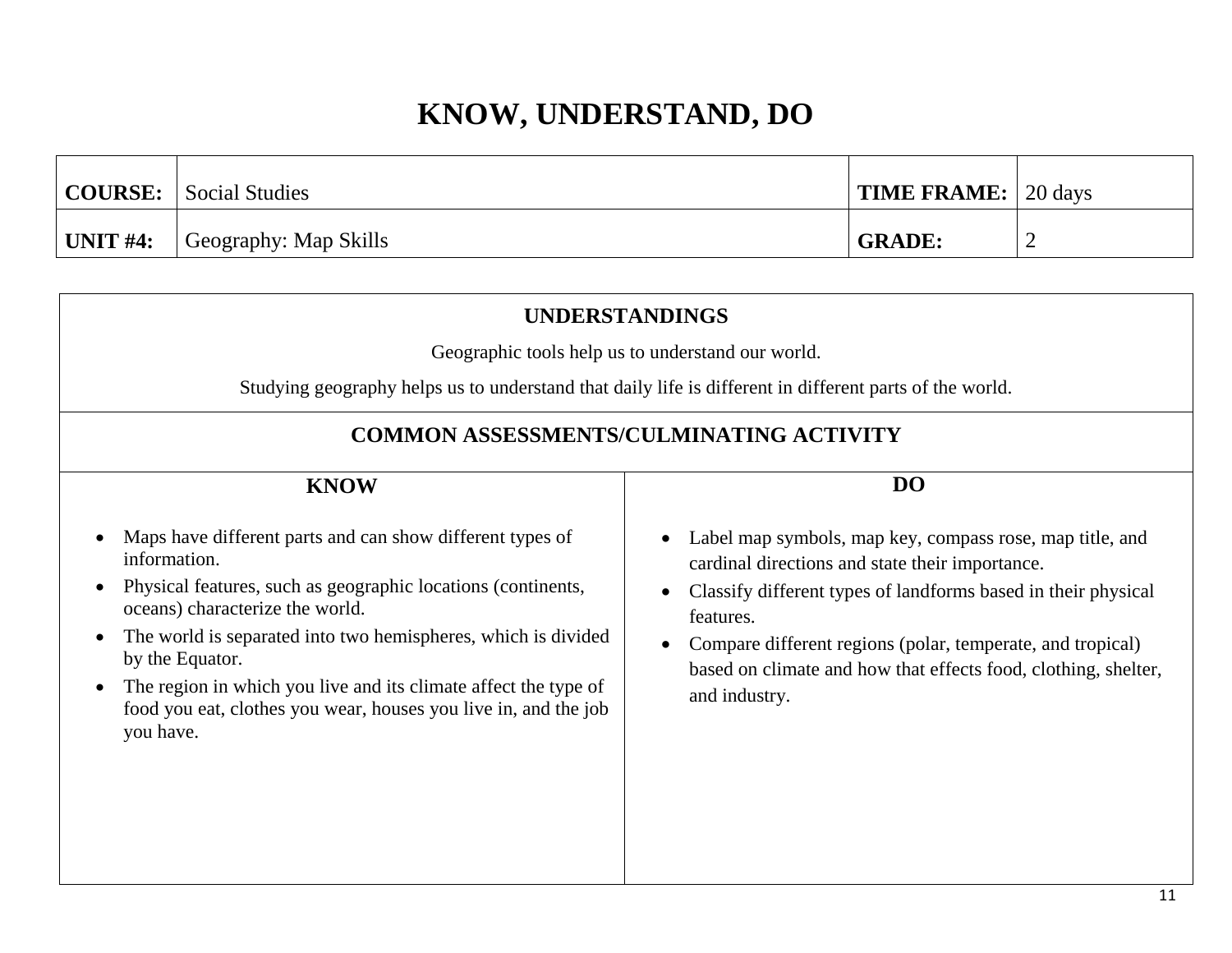|          | <b>COURSE:</b> Social Studies | <b>TIME FRAME:</b> 5 days |   |
|----------|-------------------------------|---------------------------|---|
| UNIT #5: | <b>History: Timelines</b>     | <b>GRADE:</b>             | ∽ |

### **STANDARDS:**

### **Academic Standards for History**

8.1.2.A • Read and interpret information on simple timelines.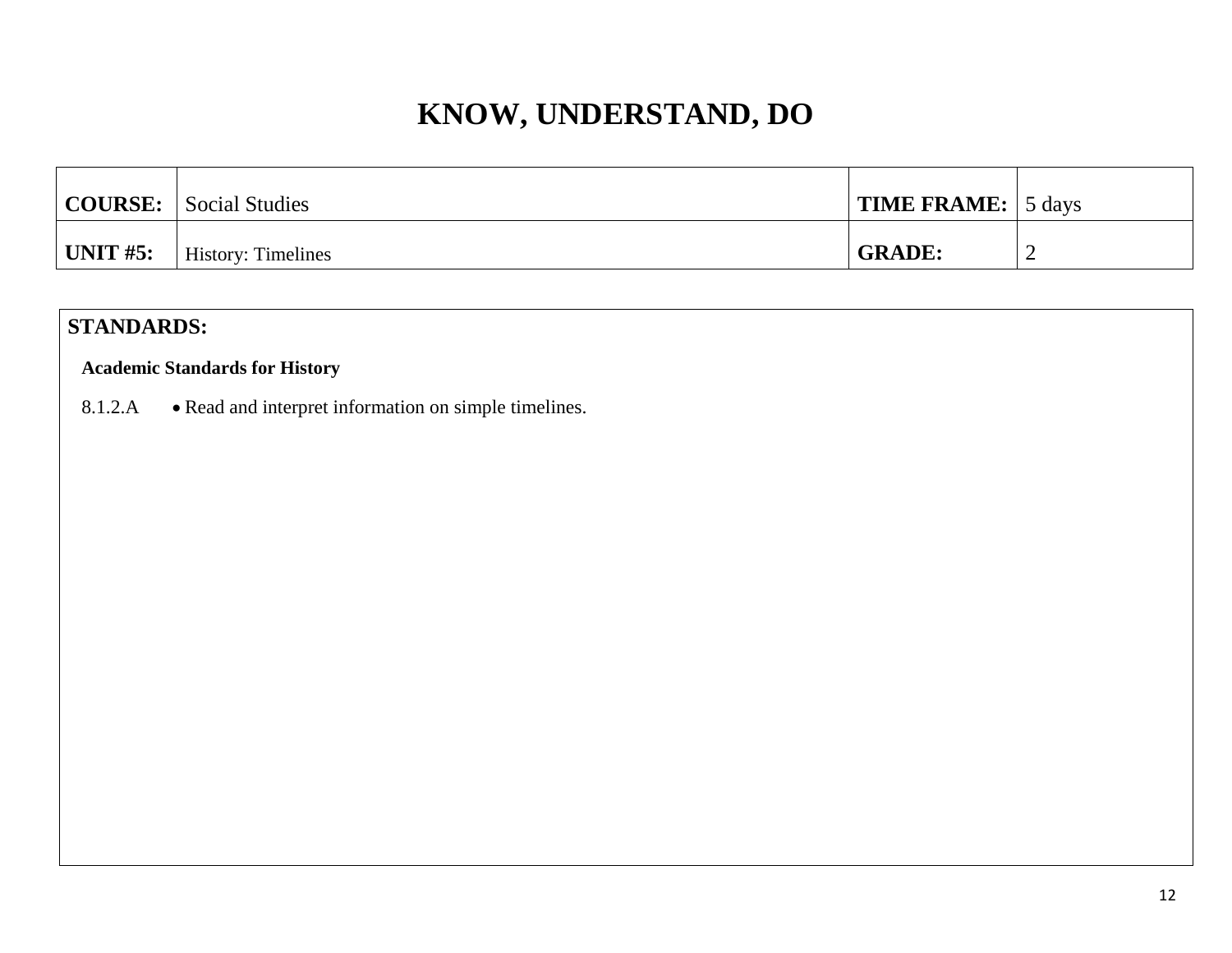|                  | <b>COURSE:</b> Social Studies | <b>TIME FRAME:</b> 5 days |   |
|------------------|-------------------------------|---------------------------|---|
| $\vert$ UNIT #5: | <b>History: Timelines</b>     | <b>GRADE:</b>             | ∼ |

| <b>UNDERSTANDINGS</b><br>Events can be organized in chronological order.<br><b>COMMON ASSESSMENTS/CULMINATING ACTIVITY</b> |                                                                                                       |  |
|----------------------------------------------------------------------------------------------------------------------------|-------------------------------------------------------------------------------------------------------|--|
|                                                                                                                            |                                                                                                       |  |
| Timelines put important events in chronological order.<br>$\bullet$                                                        | Interpret a historical timeline.<br>$\bullet$<br>Sequence events in chronological order.<br>$\bullet$ |  |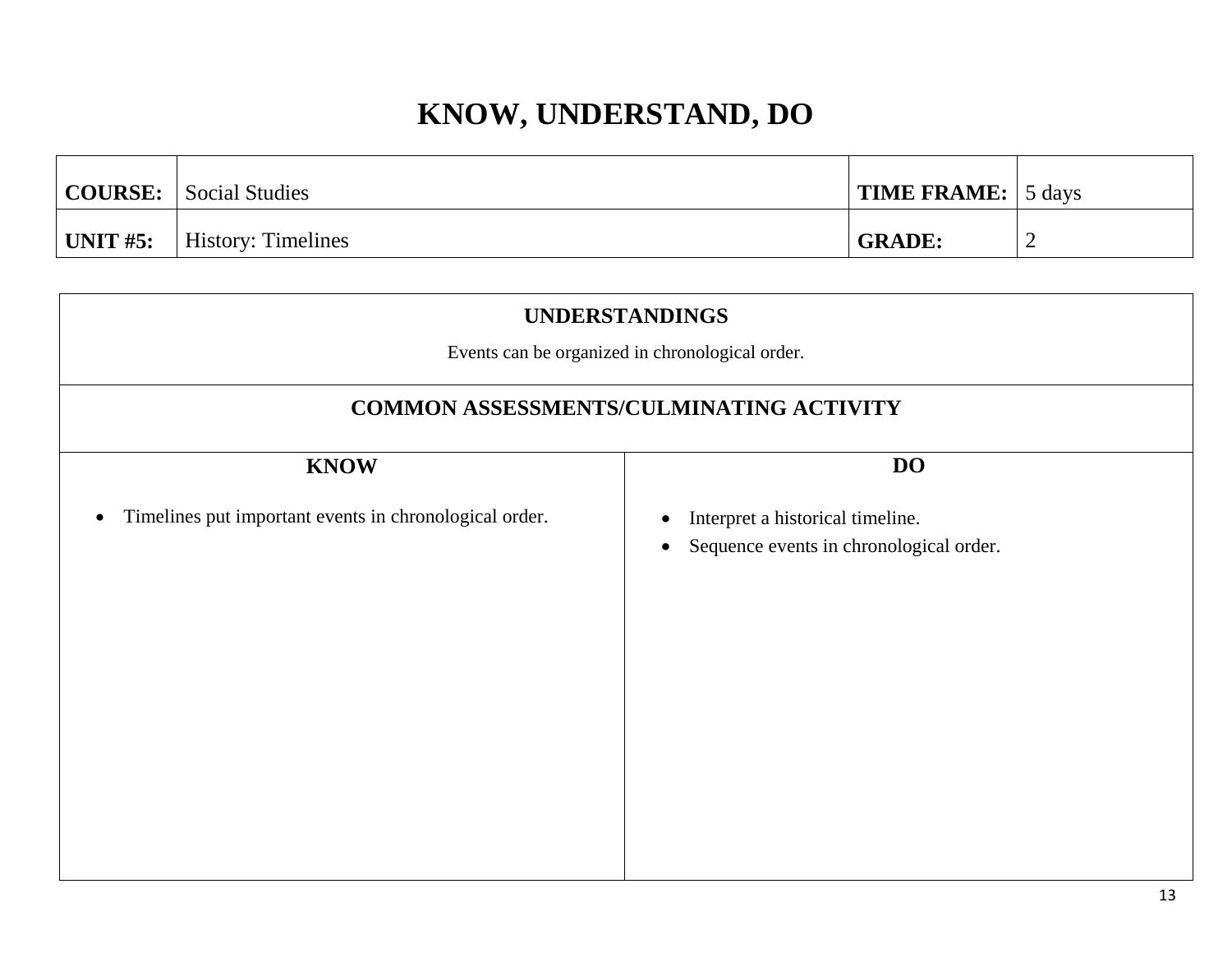|          | <b>COURSE:</b> Social Studies | <b>TIME FRAME:</b> 15 days |   |
|----------|-------------------------------|----------------------------|---|
| UNIT #6: | History: American Artifacts   | <b>GRADE:</b>              | ∽ |

### **STANDARDS:**

### **Academic Standards for History**

8.3.2.B • Identify American artifacts and their importance to American history.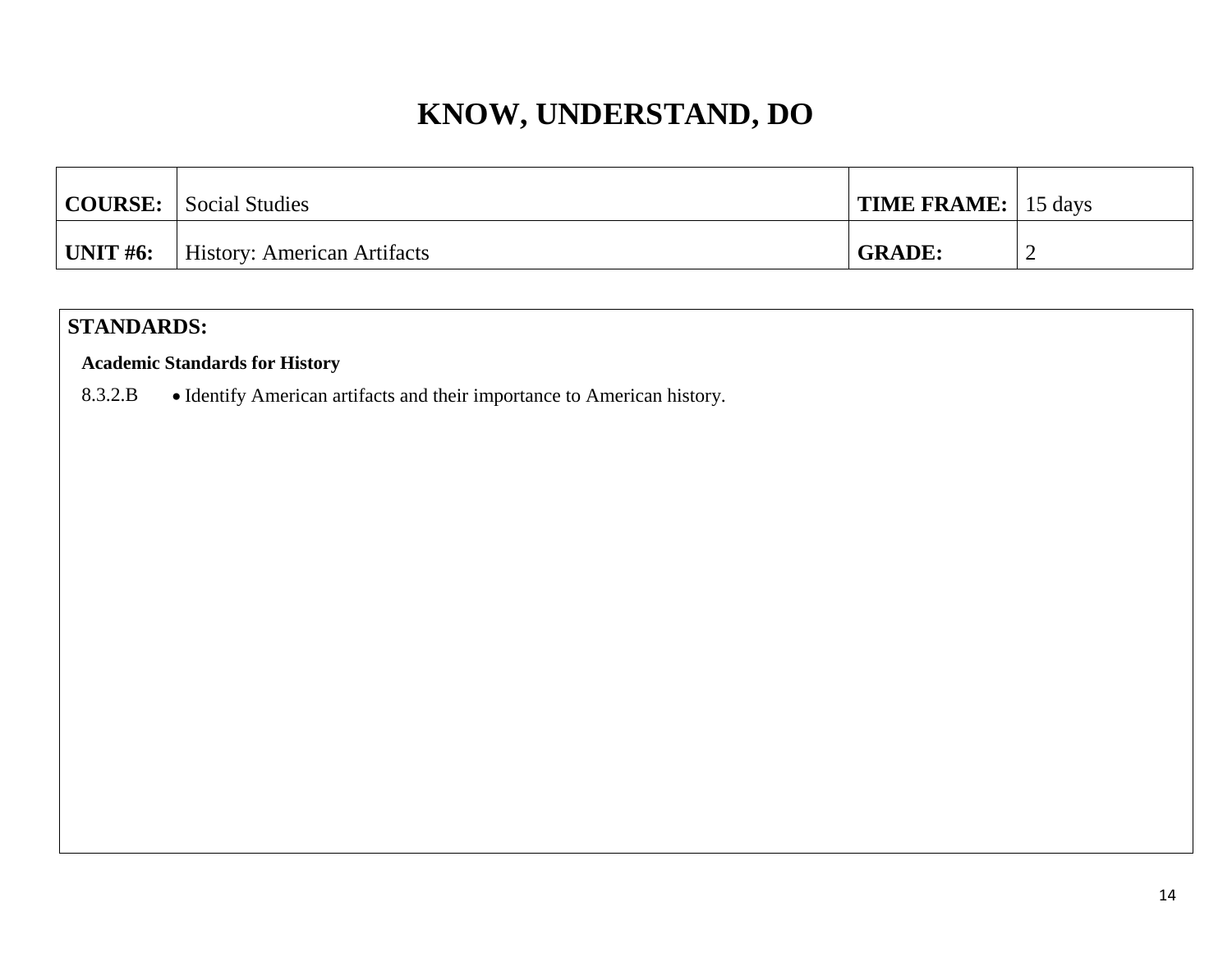|          | <b>COURSE:</b> Social Studies      | <b>TIME FRAME:</b> 15 days |   |
|----------|------------------------------------|----------------------------|---|
| UNIT #6: | <b>History: American Artifacts</b> | <b>GRADE:</b>              | ∽ |

| <b>UNDERSTANDINGS</b>                                                                                                                                                                                                                                                                                                                                                                                                  |                                                                                                                                                                                                                            |  |
|------------------------------------------------------------------------------------------------------------------------------------------------------------------------------------------------------------------------------------------------------------------------------------------------------------------------------------------------------------------------------------------------------------------------|----------------------------------------------------------------------------------------------------------------------------------------------------------------------------------------------------------------------------|--|
| American artifacts help tell the history of our country.                                                                                                                                                                                                                                                                                                                                                               |                                                                                                                                                                                                                            |  |
| <b>COMMON ASSESSMENTS/CULMINATING ACTIVITY</b>                                                                                                                                                                                                                                                                                                                                                                         |                                                                                                                                                                                                                            |  |
| <b>KNOW</b><br>The 50 stars represent the 50 states.<br>The 13 stripes represent the 13 original colonies.<br>The red stripes represent courage, the white stripes represent<br>purity and innocence, and the blue represents perseverance and<br>justice.                                                                                                                                                             | D <sub>O</sub><br>Describe the history of the American flag.<br>Analyze the Star Spangled Banner and its importance in<br>American history.<br>Analyze the Pledge of Allegiance and its importance in<br>American history. |  |
| Francis Scott Key originally wrote the Star Spangled Banner<br>as a poem.<br>The Star Spangled Banner was written in response to the<br>$\bullet$<br>victory at Fort McHenry during the War of 1812 over the<br>British.<br>The Star Spangled Banner became the national anthem in<br>1931.<br>The Pledge of Allegiance was written by Francis Bellamy and<br>$\bullet$<br>published in a children's magazine in 1892. | Define the words: pledge, allegiance, republic, nation,<br>indivisible, liberty, and justice.                                                                                                                              |  |